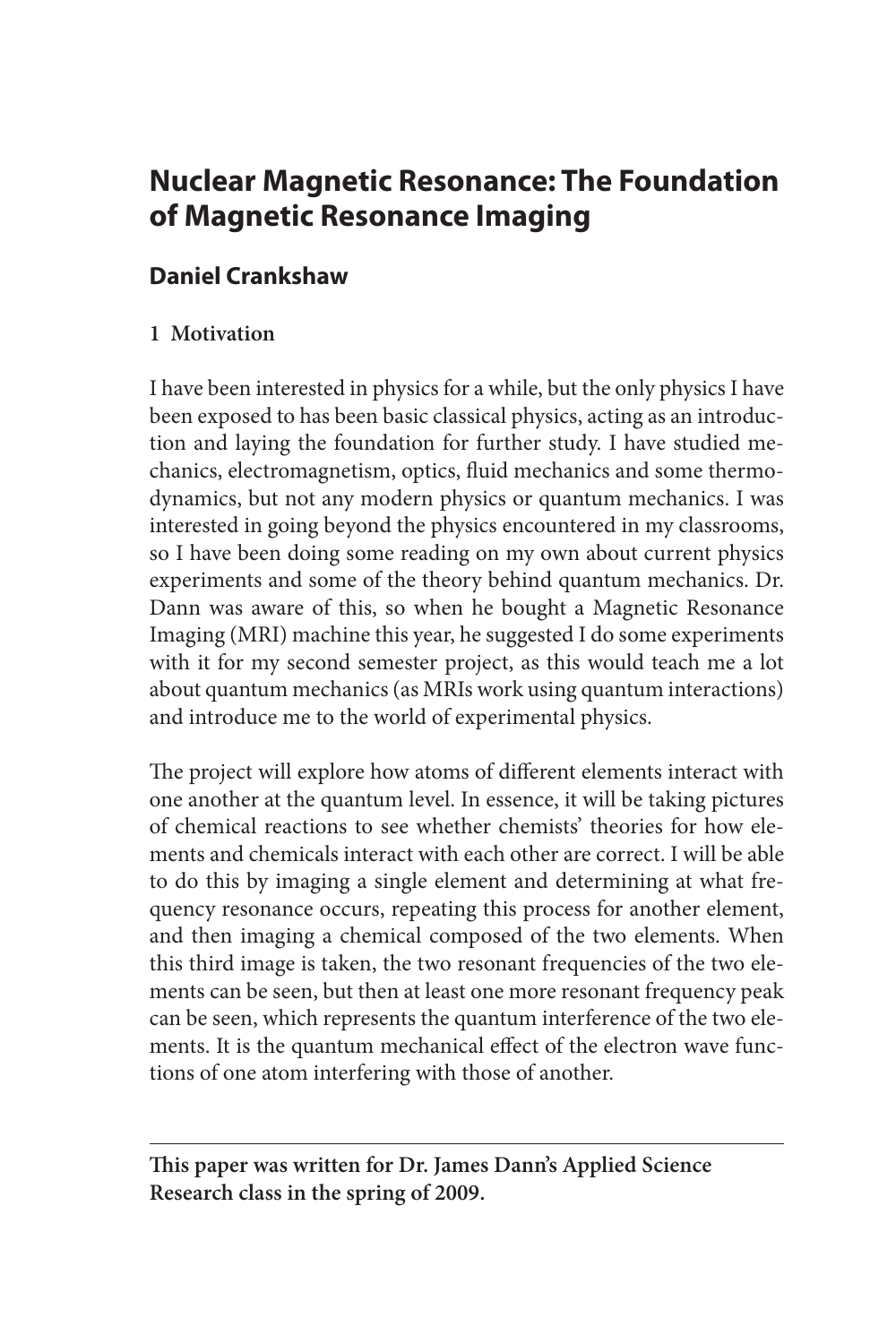This idea was first carried out by Robinson et al., [1] where the authors used two-dimensional Nuclear Magnetic Resonance (NMR) spectroscopy to obtain spectra of trifluoroethanol and para-difluorobenzene and observed the interference effects of the electron wave functions. MRI imaging is a vital aspect of diagnostic medicine, as it is a noninvasive procedure that allows doctor to see soft tissue. Functional MRI (or fMRI) is also a key tool in brain and cognitive research, as it allows investigators to observe blood flow to different sections of the brain in real time.

### **2 Theory**

All elementary particles have an intrinsic quality called spin. Although it behaves similarly to angular momentum (hence the name), some particles that have spin (like electrons), are point particles and therefore cannot literally spin. Instead, the spin is due to a "circulating flow of energy in the wave field" [2]. Spins can have either half or full integer values. Additionally, every particle can be in a spin up or spin down state, which correspond to slightly different energy levels, causing their spin values to be positive or negative. The spin of a particle also gives rise to its magnetic moment, another intrinsic quality. But more than just elementary particles can have spins. Nuclei can as well, for example. In that case, spin is the part of the angular momentum of the nucleus that is separate from the motion of the center of mass.

The particle most MRIs interact with is the proton, as it constitutes the entire nucleus of the hydrogen atom. So when protons, which each have a spin of either +1/2 or -1/2, are placed in a strong magnetic field, a process called spin polarization occurs. This means that while most of the protons' spins are randomly aligned, there is a slight net alignment in the direction of the magnetic field. A  $+1/2$  spin is the lower energy state of protons and is the state they are in when they are placed in the magnetic field with no other interactions occurring. The energy of a particle in a particular spin state is given by the following equation (where  $m = 1/2$  corresponds to spin up and  $m = -1/2$  corresponds to spin down.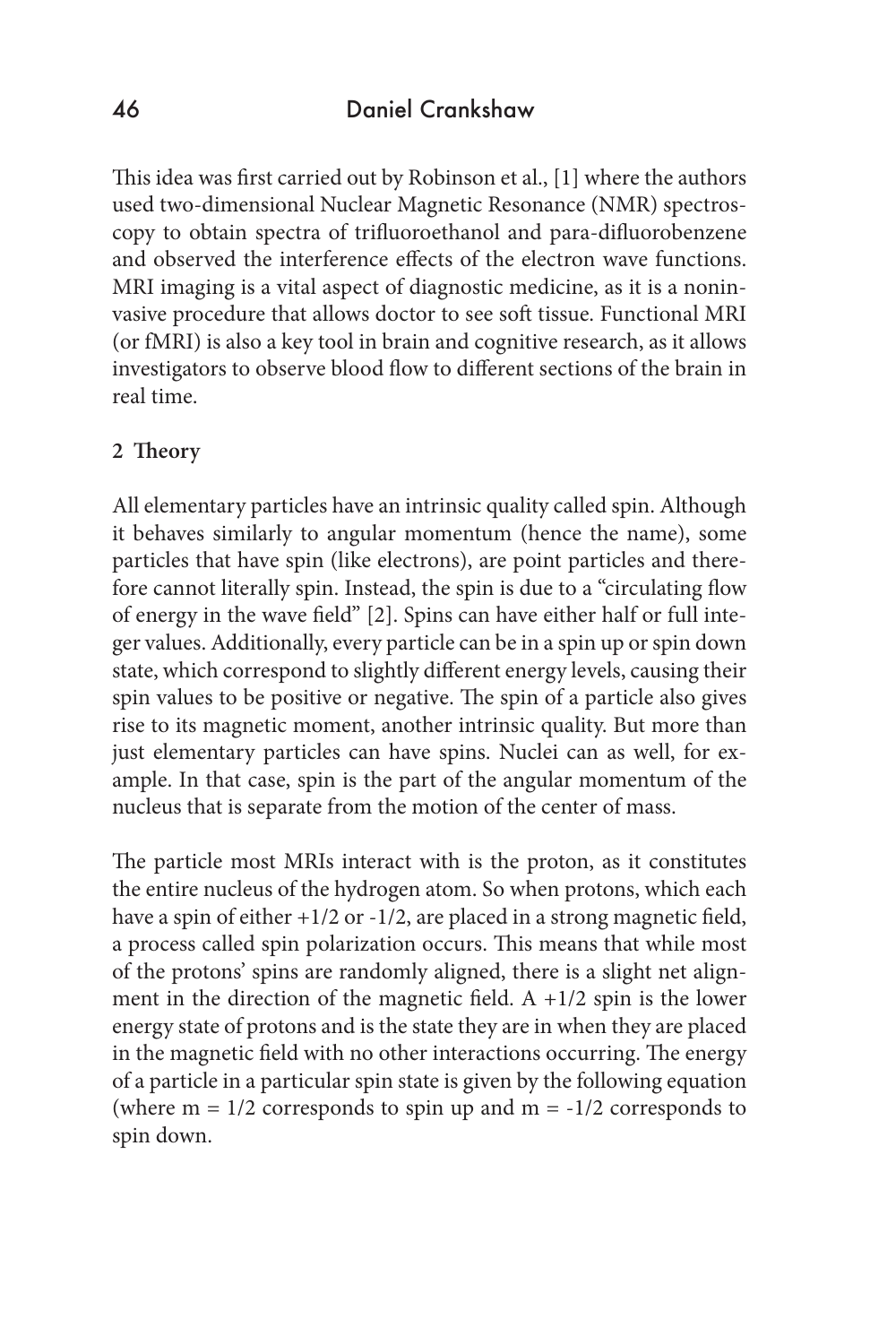$$
U = -g \frac{m_i e \hbar}{2 m_p}
$$
  
m<sub>I</sub> = I, I-1, ... I-I, -I

The small net alignment is due to the thermal energy of the particles (as they are at room temperature). This energy causes some of the particles to be in the higher energy spin down state. The net magnetization has a direction and is referred to as the bulk magnetization vector. This vector lies in the direction of the static magnetic field, in this case Earth's field. The spins of each proton precess around this vector, resulting in one component of the magnetic moment in the direction of the bulk magnetization vector and one in the transverse plane, as illustrated below.



**Figure 1:** *Magnetization*

The  $B<sub>E</sub>$  vector is Earth's magnetic field (the static magnetic field), the disc represents the transverse plane,  $M_z$  is the component of the magnetic field in the direction of the bulk magnetization vector, and  $M_{XY}$ is the component of the magnetic moment in the transverse plane. The direction of  $M_{XY}$  for every proton is randomly distributed, however, so they all end up canceling out, resulting in a net magnetization in the z direction only.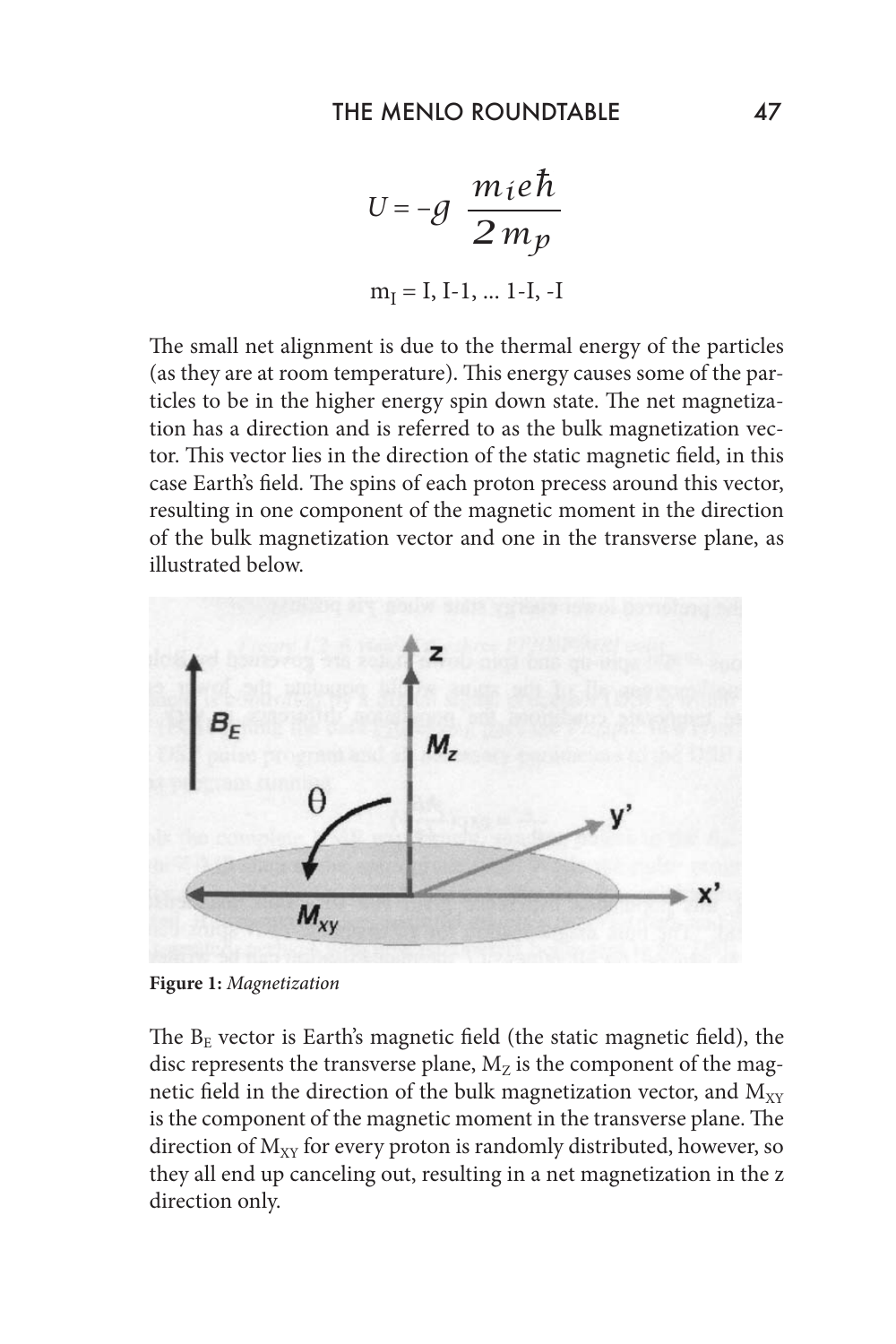NMR experiments control the bulk magnetization vector by applying an alternating electromagnetic field to the sample. If the frequency of this pulse matches the frequency at which the spins are precessing (the resonant frequency), then this energy induces a spin transition. The energy difference between levels is given by the following equation:

$$
\Delta U = \frac{ge\hbar B_0}{2\,m_p}
$$

And the Larmor frequency, the resonant frequency of the protons, is given by this equation:

$$
f = \frac{\Delta U}{h} = g \frac{e}{4 \pi m_p} B_0
$$

When the electromagnetic pulse is sent through the sample, it tips the bulk magnetization vector from being in the z-direction into the transverse plane by some angle θ. As this new bulk magnetization vector is excited, it precesses about  $B<sub>E</sub>$ . The  $B<sub>1</sub>$  coil (the pickup coil) can detect the MXY component, as it induces a current in the coil. This current is only induced when the precessing magnetization vector's frequency matches the resonant frequency of the pickup coil, which is set by the user. Through a Fourier transform, the MRI machine can determine where the resonant frequency is. This can then be plotted on the yaxis with position  $(x)$  or k-space  $(1/x)$  on the x-axis to create a onedimensional plot.

One important measurement to make when conducting MRI experiments is the T1 relaxation time. This is a measurement of how long it takes for an equilibrium magnetization to be reached. In essence, it is a measurement of a transfer of energy, in this case the energy transfer between the spins of the sample and the surrounding material (referred to as the lattice). This T1 time, along with the T2 time, a similar measurement but in this case of the energy transfer between neighboring spins, provides a more unique signature to a particular MRI signal, allowing for more accurate imaging in the body. One can compare the different T1 and T2 times and tell more accurately where in the body the signal is coming from.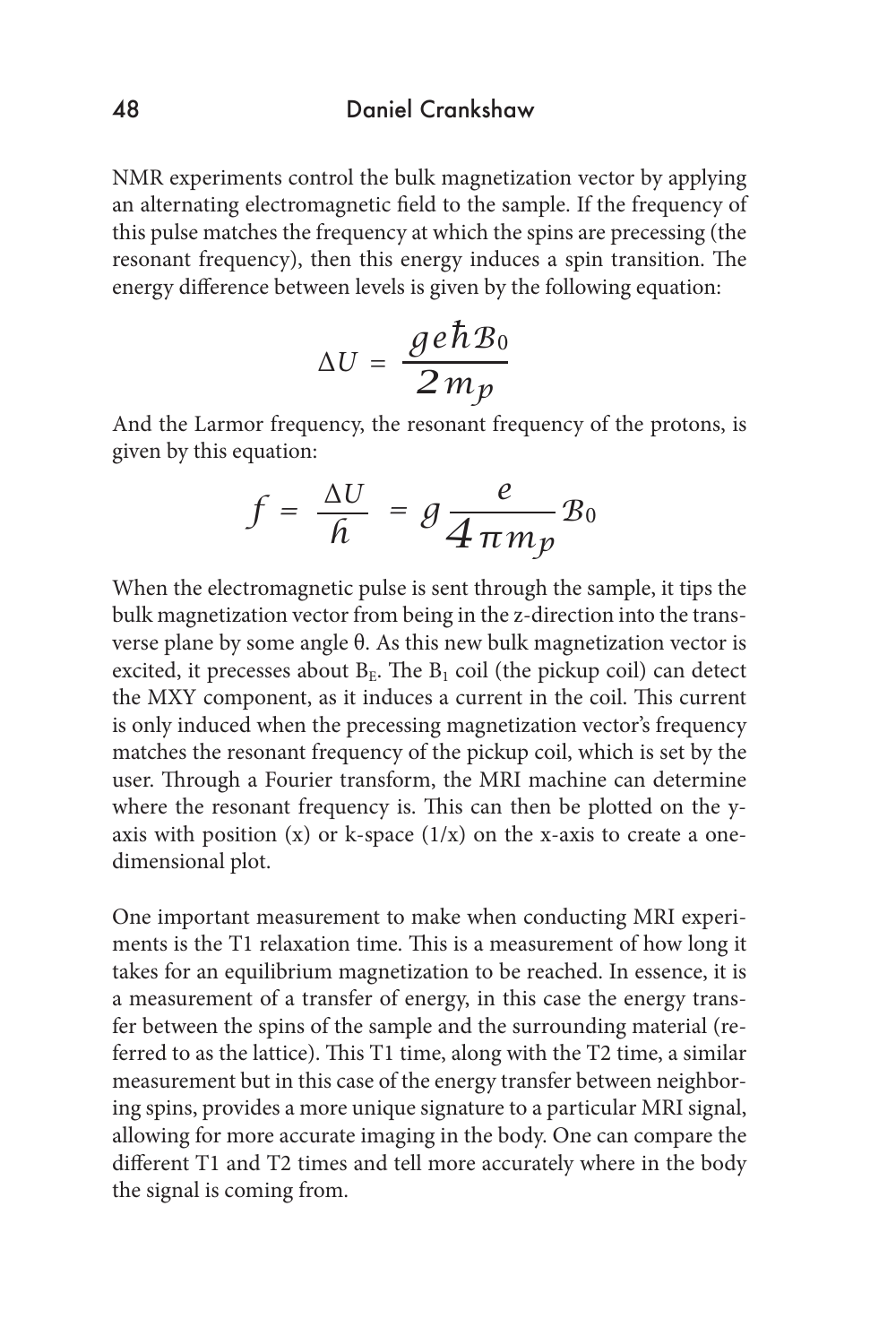#### **3 Results**

In order to get clear results from MRI and NMR experiments, there must be no large disturbances in the magnetic field, in this case Earth's field. This is partially because the homogeneity of the field is very important in determining where the protons are located. An unexpected spike or dip in the magnetic field means that the Larmor frequency will be changed (either up with a spike or down with a dip), which means that the frequency picked up by the MRI will be wide, resulting in an inaccurate picture. A magnetic field with a known gradient, on the other hand, can be used to take 2D images. Additionally, magnetic field interferences can prevent the spin alignment from happening as it should, which then prevents any sort of accurate picture from being produced, as the production of many different frequencies can drastically reduce the signal-to-noise ratio.

The classroom where the EFNMR is located happens to have many sources of magnetic noise. There are multiple other science and engineering projects being carried out in the room, many of which include the use of extremely strong magnets. Additionally, the fluorescent lights used to light the room produce noise, as do the many computers located around the classroom. These, along with other factors, produce a background noise of about 50 μV. In order to get clear pictures, the noise level must be below 10 μV, and below 5 μV for the best results. This is because the signal induced in the pickup coil is usually no more than 50-70 μV, and the signal-to-noise ratio must be at least 5:1 to get a significant signal. Therefore, in order to get a better picture, it proved necessary to reduce the ambient noise. This was accomplished by building a Faraday Cage (albeit one with two open sides).

The first cage constructed was built out of thin aluminum sheet metal about 1.5 mm thick. The four sides of the cage were connected using 30 cm wide strips of aluminum bent into L-joints and screwed into two sides of the cage, four for each joint. This cage reduced the noise by about a factor of two, but there was still too much noise to proceed with any experiments. The next cage was built out of aluminum as well, but was about 13 mm thick and with the four sides welded together, forming a much better electrical connection along the corners. The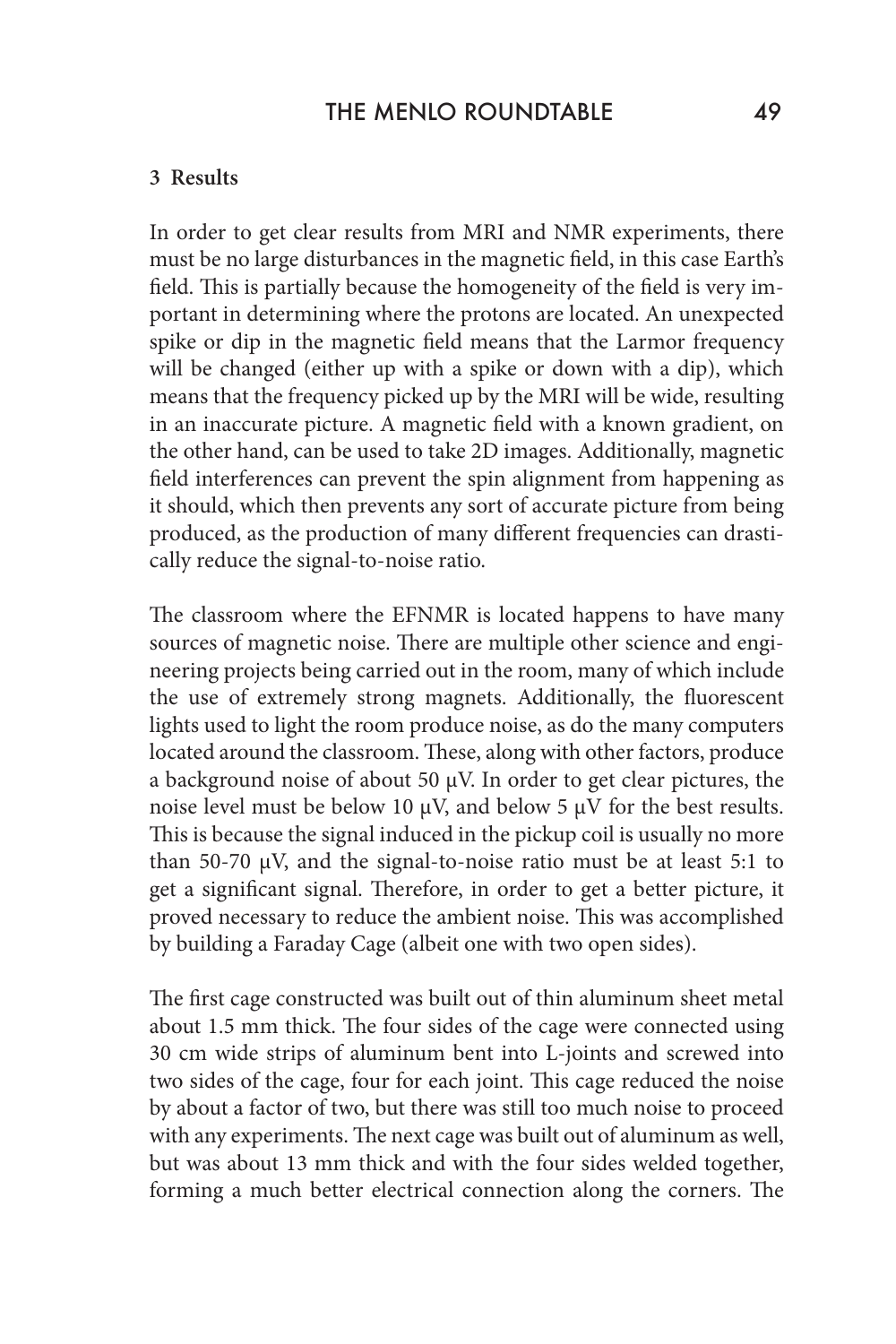added thickness provides far more insulation against electric and magnetic fields, both of which can interfere with NMR experiments.

This new cage lowered the noise far enough to conduct experiments (about 4 μV). However, the strong magnetic pulse induced eddy currents in the shield, which need to die down before a signal can be picked up. Finding the right delay is tricky, however, and took a while, especially because the shield being used in this experiment is thicker than the shield Magritek designed, so the delay must be longer than they advise. Finally, the correct delay was determined to be 130 ms. With the shield, this yielded a good result. (See Appendix A.) The resonant frequency of protons in Earth's magnetic field in the classroom is about 2100 Hz, and with the shield the experiment yielded a signal-tonoise ratio of about 60:1.

While the shield dispels magnetic and electric fields very effectively, the same principle means that when there is a large magnetic pulse in the MRI machine, there is an induced current in the shield. The MRI machine creates a magnetic field running through the center of the solenoid. Normally this would not induce a current in the shield, but due to fringing effects there is magnetic flux through the shield. According to Faraday's Law, the time derivative of magnetic flux is equal to the induced emf  $(d\varphi/dt = \varepsilon)$  and the magnetic flux is the integral of B  $\bullet$  dA. So as the magnetic pulse in the MRI machine changes in intensity, the derivative is non-zero and there is an induced emf, resulting in eddy currents. Luckily, these eddy currents die down very quickly, but until they do the interference they create makes it impossible to pick up an MRI signal, necessitating a longer delay.

The final experiment I attempted was a measurement of the T1 relaxation time for Earth's magnetic field. At first I was having difficulty getting a reading with a reasonable margin of error. The process works by creating a magnetic pulse to get an MRI signal, measuring the amplitude of the signal after a constantly increasing amount of time, and then integrating along the best fit line. This provides the T1 time. When I started the time interval at 300 ms after the pulse instead of 0 seconds, I was able to get a good signal with only about a 10% margin of error. My T1 time from Earth's magnetic field was 2600 ms +/- 300, and my T1 time from the polarization magnetic field was 2500 ms  $+/- 265$ .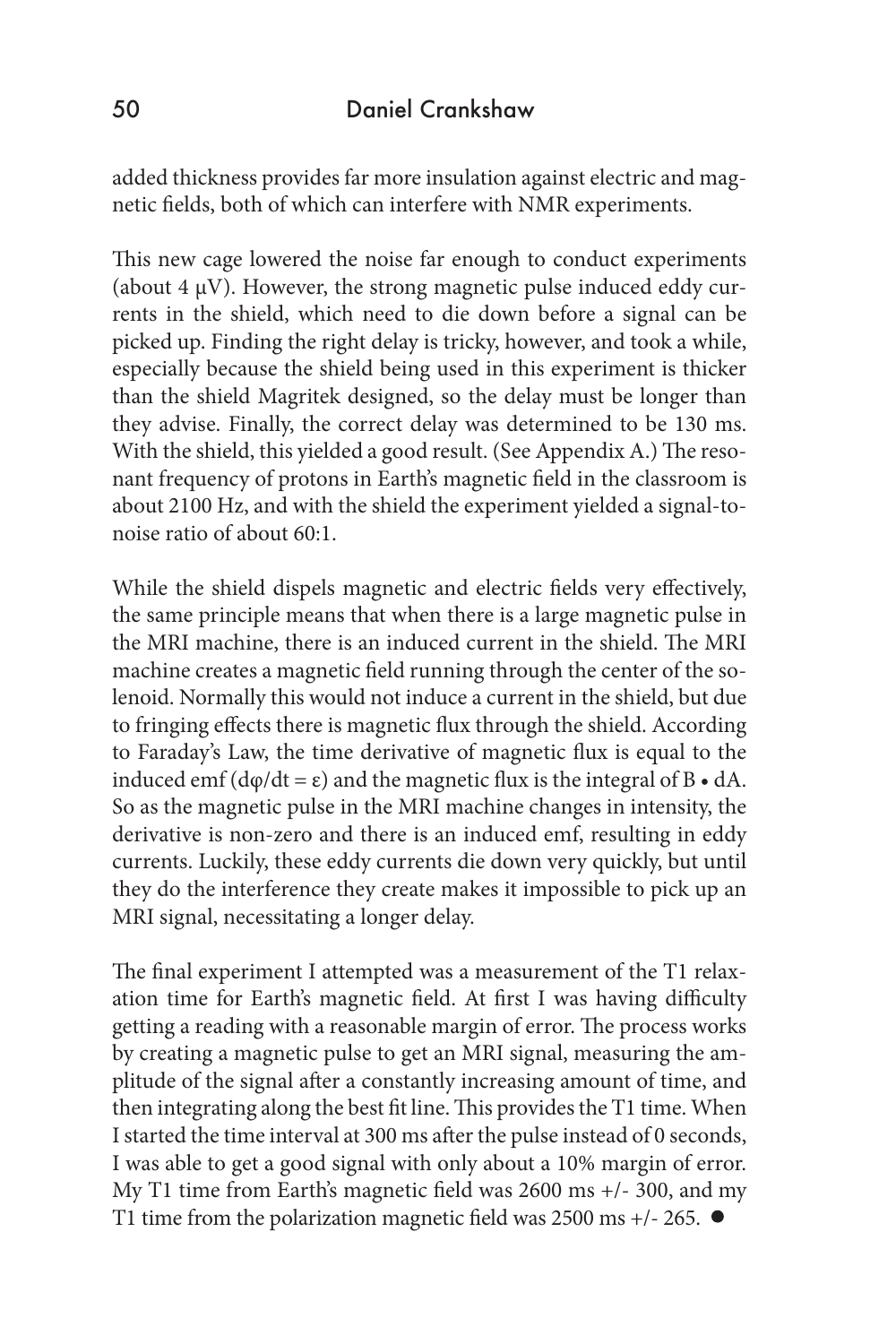### **4 Appendices**

### *4.1 Appendix A: PulseAndCollectMacro*



**Figure 2:** *Screenshot of the results of the PulseAndCollectMacro. This screenshot shows both the FID graph (upper left), and the frequency amplitude graph(generated from a Fourier Transform). The FID signal is an oscillatory decaying signal, with a max amplitude of about 60 μV. The bottom of the screenshot shows the parameters used to get the signal.*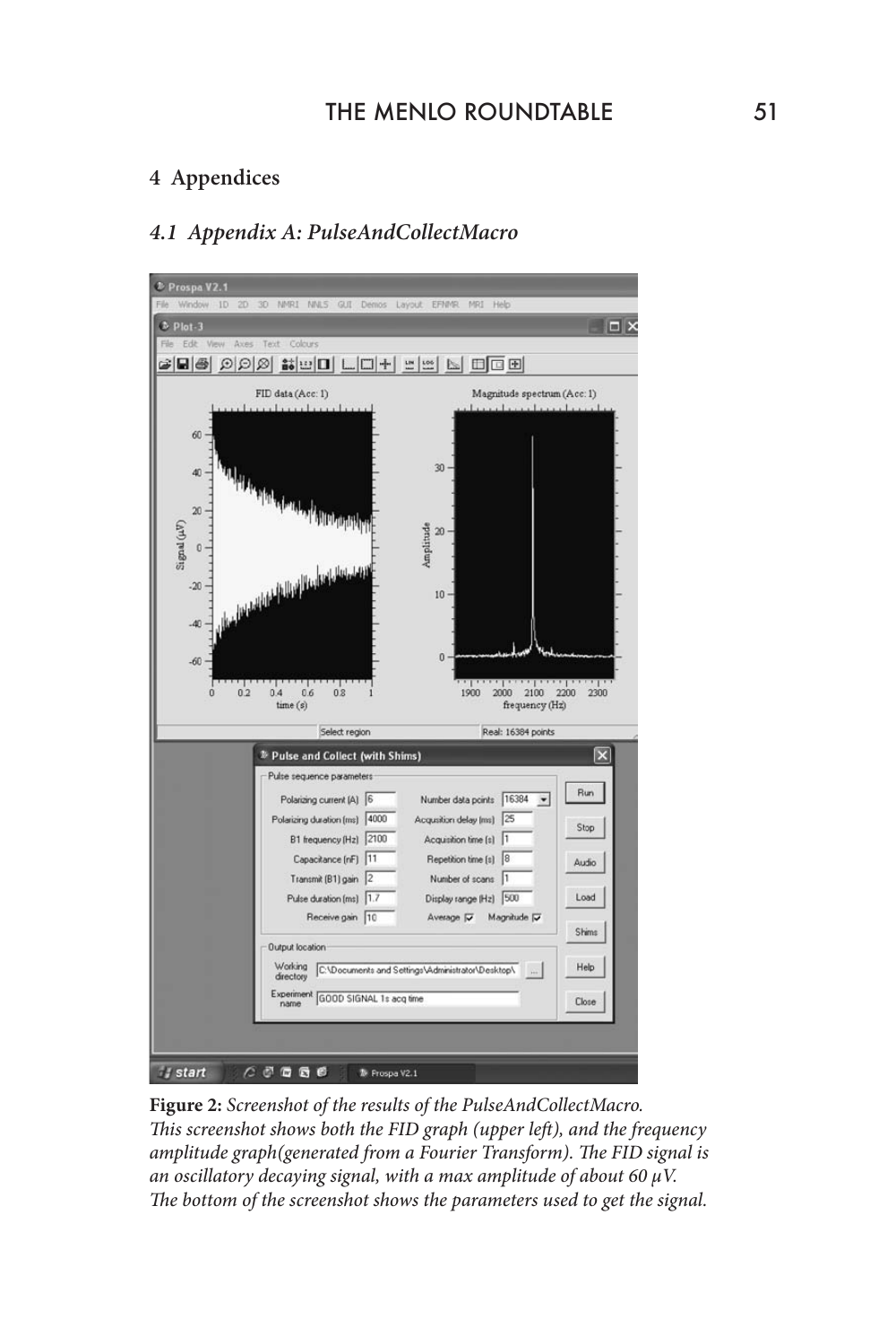# *4.2 Appendix B: Photos*



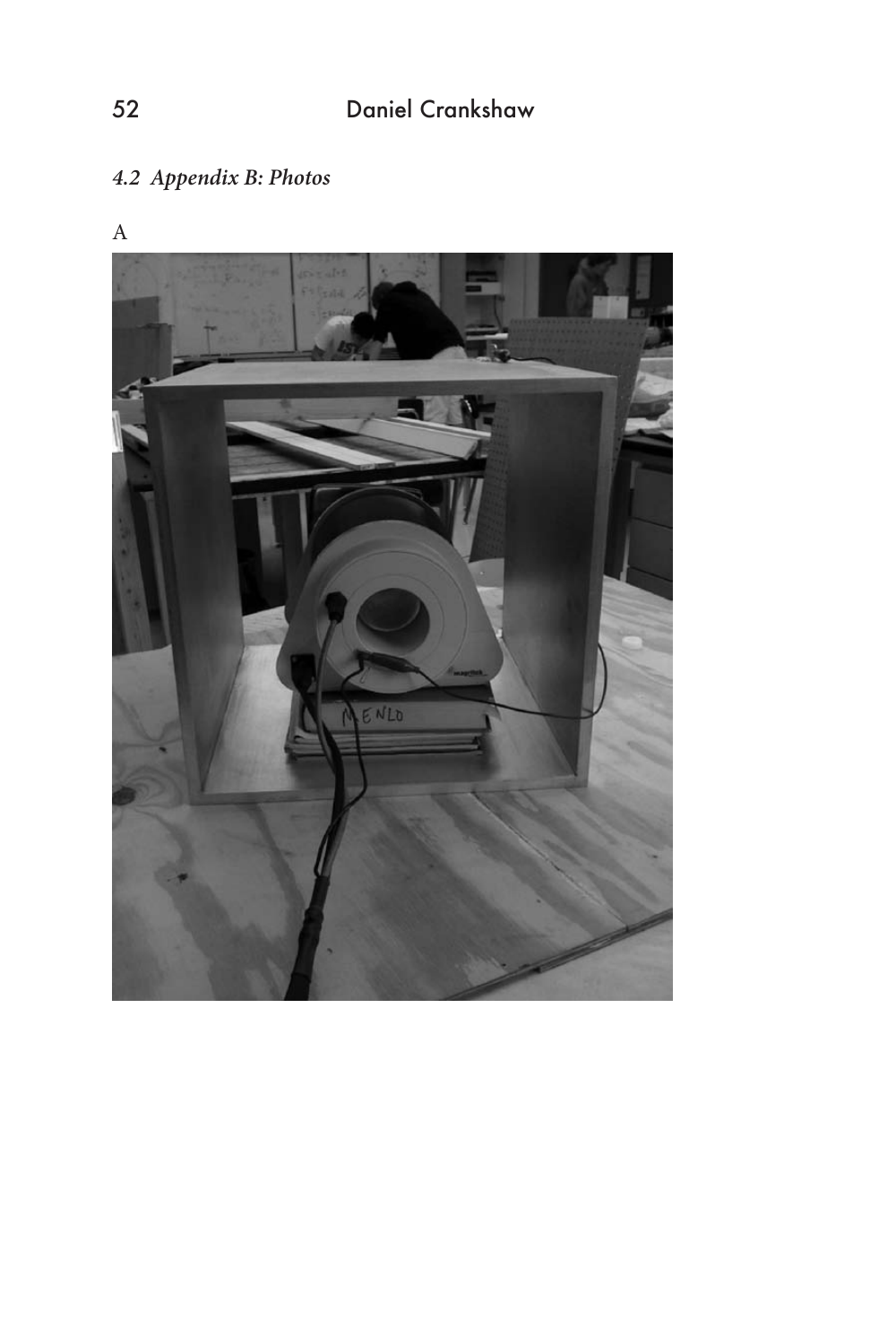



**Figure 3:** *Photos of the experimental setup from multiple angles. A: A side view of the setup. The MRI machine is visible inside the shield. The polarization coil is visible on the outside of the MRI and the ground can be seen connecting the shield to the ground of the MRI machine. B: A top view with a better view of the shield and the ground.*